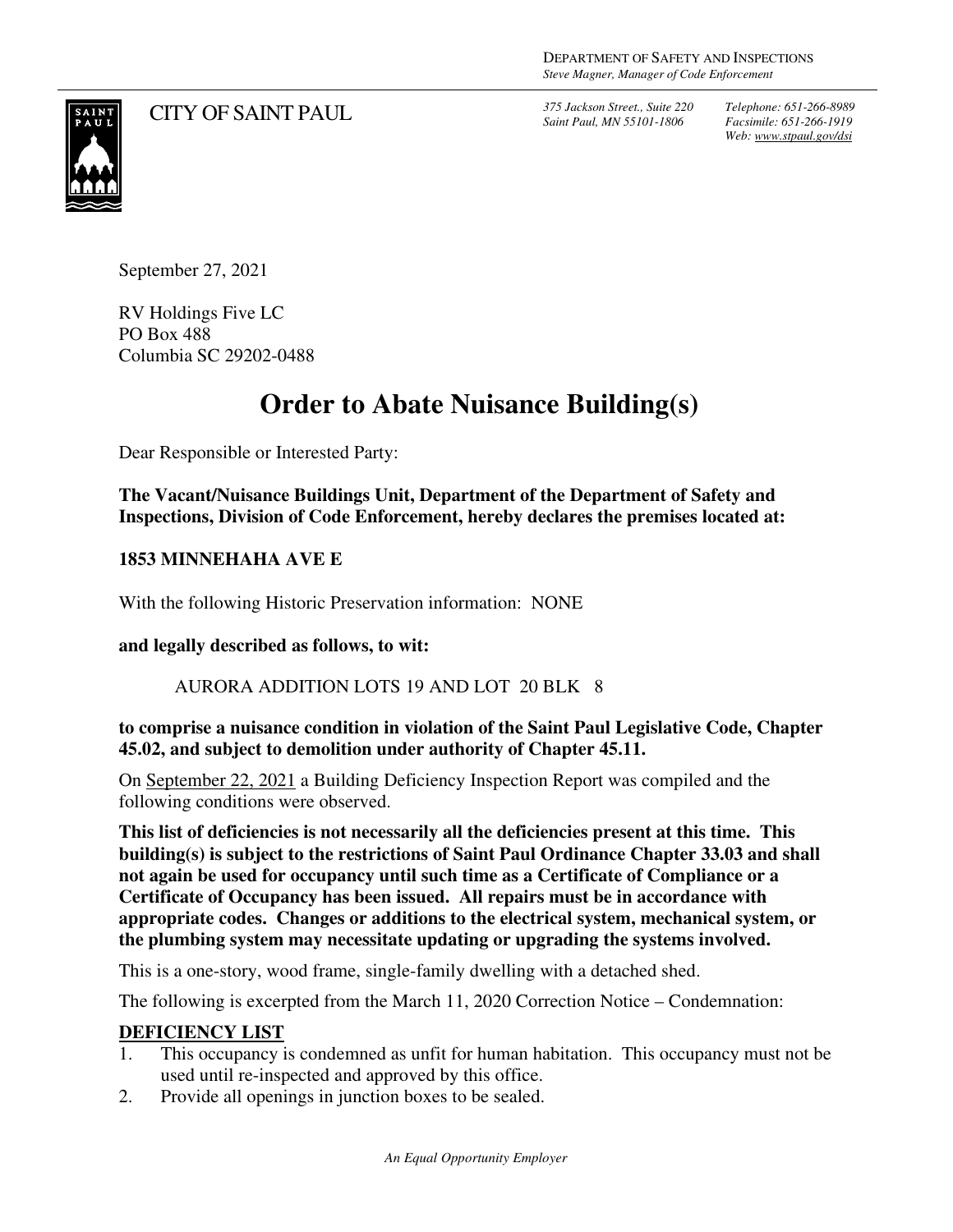September 27, 2021 1853 MINNEHAHA AVE E Page 2

- 3. Provide all electrical splices within junction boxes.
- 4. Repair or replace damaged electrical fixtures. This work may require a permit(s).
- 5. Remove unapproved exposed wiring and install in accordance with the electrical code. This work may require a permit(s).
- 6. Remove electrical cords that extend through walls, ceiling, floors, under doors, or floors coverings, or are subjected to environmental or physical damage.
- 7. For cord-connected equipment such as: room air conditioners, household refrigerators and freezers, drinking water coolers, and beverage dispensers, a separable connector or an attachment plug and receptacle shall be permitted to serve as the disconnecting means. The appliance must plug directly into a permanent outlet.
- 8. Provide and maintain interior in a clean and sanitary condition.
- 9. Immediately discontinue and remove the unvented heating appliance.
- 10. Provide service of heating facility by a licensed contractor which must include a carbon monoxide test.
- 11. Immediately discontinue use of unsafe heating appliance until repaired or replaced by a licensed contractor. This work may require a permit(s).
- 12. Provide, repair, or replace the fuel equipment vent or vent liner to develop a positive flow adequate to convey all products of combustion to the outside. This work may require a permit(s).
- 13. Immediately repair or replace the leaking fuel equipment piping. This work may require a permit(s).
- 14. Provide leak tight caps or plugs on disconnected or unused gas lines.
- 15. Provide or replace fuel equipment piping in compliance with the mechanical code. This work may require a permit (s).
- 16. Provide an approved number and type of plumbing fixtures.
- 17. Repair or replace and maintain all parts of the plumbing system to an operational condition.
- 18. Provide adequate hot water between 110 degrees F and 120 degrees F.
- 19. Contact a licensed contractor to repair or replace the water heater. This work may require a permit(s).
- 20. Provide and maintain a minimum of 68 degrees F in all habitable rooms at all times.

As owner, agent or responsible party, you are hereby notified that if these deficiencies and the resulting nuisance condition is not corrected by **October 27, 2021** the Department of Safety and Inspections, Division of Code Enforcement, will begin a substantial abatement process to demolish and remove the building(s). The costs of this action, including administrative costs and demolition costs will be assessed against the property taxes as a special assessment in accordance with law.

As first remedial action, a Code Compliance Inspection Report must be obtained from the Building Inspection and Design Section, 375 Jackson Street, Suite 220, (651) 266-8989. This inspection will identify specific defects, necessary repairs and legal requirements to correct this nuisance condition. You may also be required to post a five thousand dollars (\$5,000.00) performance deposit with the Department of Safety and Inspections before any permits are issued, except for a demolition permit. Call the Department of Safety and Inspections for more information at 651-266-8989.